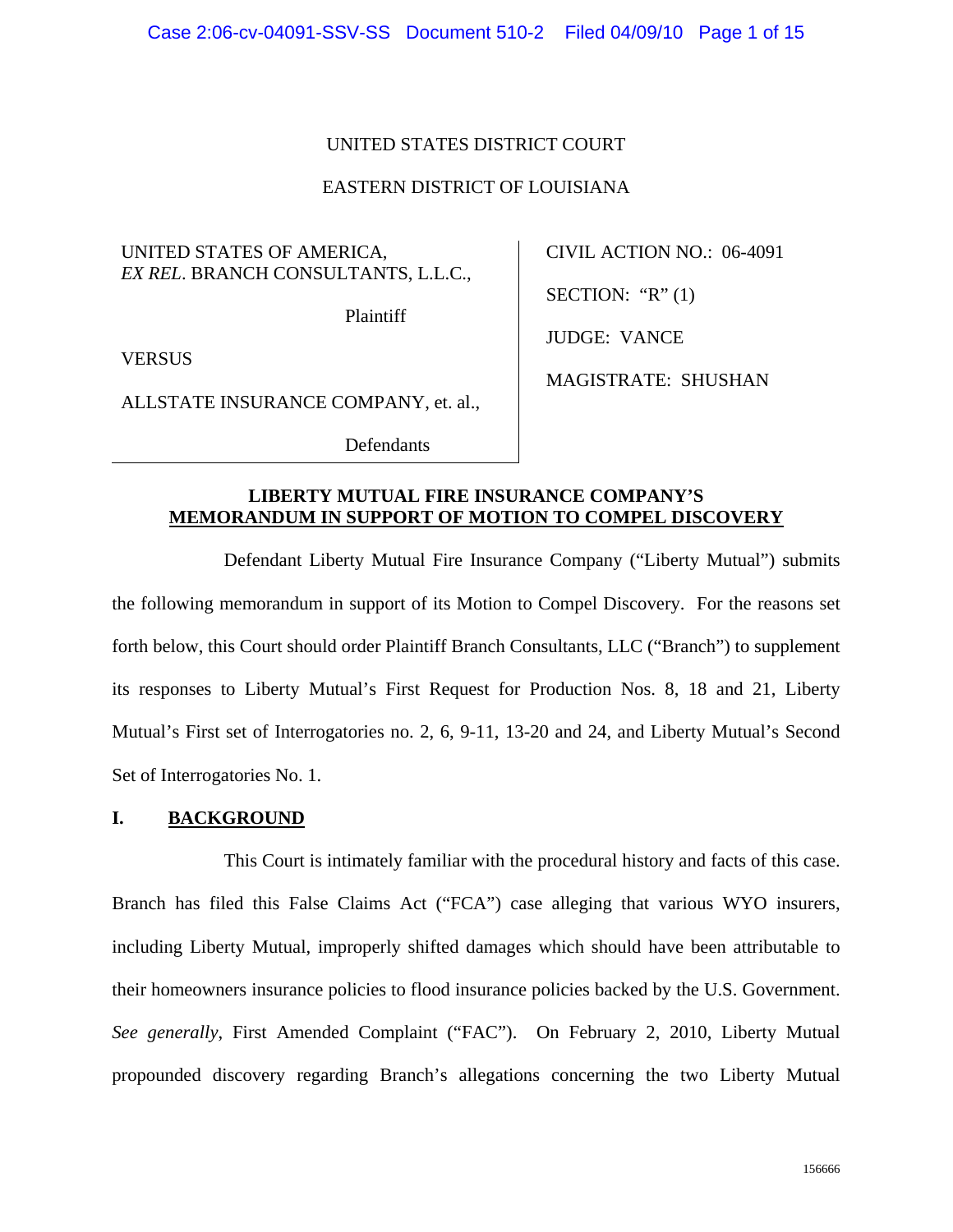#### Case 2:06-cv-04091-SSV-SS Document 510-2 Filed 04/09/10 Page 2 of 15

properties identified in Paragraph 29 of the FAC. *See* Liberty Mutual's First Interrogatories, First Requests for Production of Documents, and Second Interrogatories, attached hereto Exhs. "1", "2" and "3", respectively.

 In its interrogatories and document requests, Liberty Mutual sought the most basic information. *See* Exh. "1" at Interrogatory Nos. 2, 6, 9-11, 13-20 and 24, Exh. "2" at Request Nos. 2, 8, 18 and 21, and Exh. "3" at Interrogatory No. 1. For example, Liberty Mutual's interrogatories request that Branch state the facts supporting quoted allegations from the FAC. *See* Exh. "1" at Nos. 6 and 13-16. Additionally, Liberty Mutual's discovery seeks identification and production of documents supporting Branch's fraud and loss-shifting allegations. *See* Exh. "1" at Nos. 2, 17-20 and 24, Exh. "2" at Nos. 8, 18, and 21 and Exh. "3" at No. 1. Further, Liberty Mutual's discovery seeks identification of the individuals who inspected the Liberty mutual properties at issue, including the date of inspection, and a description of their qualifications to perform such inspections. *See* Exh. "1" at Nos. 9-11.

 On March 3, 2010, Branch provided its responses. *See* Exh. "4", "5" and "6". On March 12, 2010, Branch supplemented its responses to Interrogatory Nos. 5, 8, 12, 14, 21 and 22. *See* Exh. "7". Rather than state the facts supporting its allegations of loss shifting and/or identify or produce the requested documents, Branch claims Liberty Mutual is "prematurely seeking expert discovery" and asserts the attorney-client and work product privileges. *See* Exhs. "4" through "7". On March 16, 2010, undersigned counsel wrote counsel for Branch detailing his perceived deficiencies. *See* March 16, 2010 email from Keith L. Magness to Ryan Casey, Exh. "8". During the parties' rule 37.1 conference, counsel for Branch acknowledged that privilege does not apply to facts; however, Branch refused to supplement certain of its responses maintaining its objections. *See* March 20, 2010 email from Keith Magness to Soren Gisleson,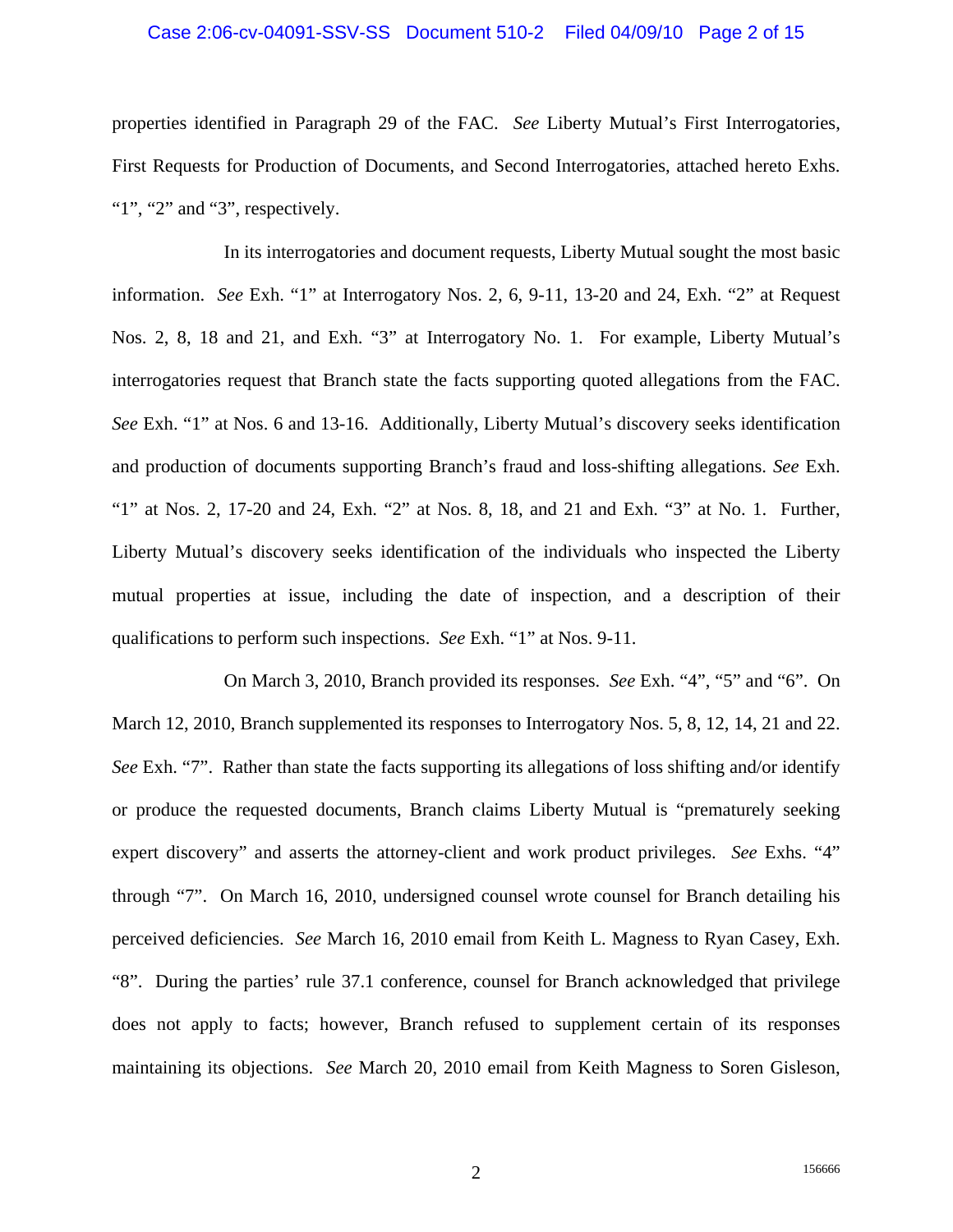### Case 2:06-cv-04091-SSV-SS Document 510-2 Filed 04/09/10 Page 3 of 15

attached hereto as part of Exh. "8"*.* Furthermore, despite its promise to provide supplemental response to First Interrogatory Nos. 4, 10, 17-19, 22 and 24, Second Interrogatory No. 1, and Requests for Production Nos. 18 and 21 by Wednesday, March 31,  $2010<sup>1</sup>$  Branch has failed to do so. Accordingly, Liberty Mutual is forced to seek redress in this Court via motion to compel.

# **II. LEGAL STANDARD**

The purpose of discovery is to "make a trial less of a game of blind man's bluff and more a fair contest with the basic issues and facts disclosed to the fullest practicable extent." *United States v. Proctor & Gamble Co.*, 356 U.S. 677, 682 (1958). With this in mind, Rule 23(b)(1) provides that "parties may obtain discovery regarding any nonprivileged matter that is relevant to any party's claim or defense." *See* Fed. R. Civ. P. 26(b)(1). Should a party fail to receive production of materials that are within the scope of discovery, they may move to compel. *See* Fed. R. Civ. P. 37(a). The party resisting discovery bears the burden of showing that the information sought is clearly irrelevant, privileged, or otherwise not subject to discovery. *In re Santa Fe Int'l Corp.*, 232 F.3d 705, 710 ( $5<sup>th</sup>$  Cir. 2001). Branch cannot meet its burden with regard to Liberty Mutual's requests.

# **III. ARGUMENT**

 **A. Branch improperly refuses to specifically identify who has inspected Liberty Mutual's properties, what date the inspections incurred, what qualifications the inspectors possessed, and what pictures, if any, the inspectors took and when.** 

In its first set of interrogatories to Branch, Liberty Mutual sought identification of all persons who participated in any reexaminations and/or inspections of the Liberty Mutual properties, identification of what dates the reexaminations/inspections took place, and

 $\frac{1}{1}$  As noted in undersigned's March 20, 2010 email to counsel for Branch, the original deadline for supplementation by both parties was Friday, March 26, 2010; however, on March 26, the parties agreed to extend this deadline until Wednesday, March 31, 2010.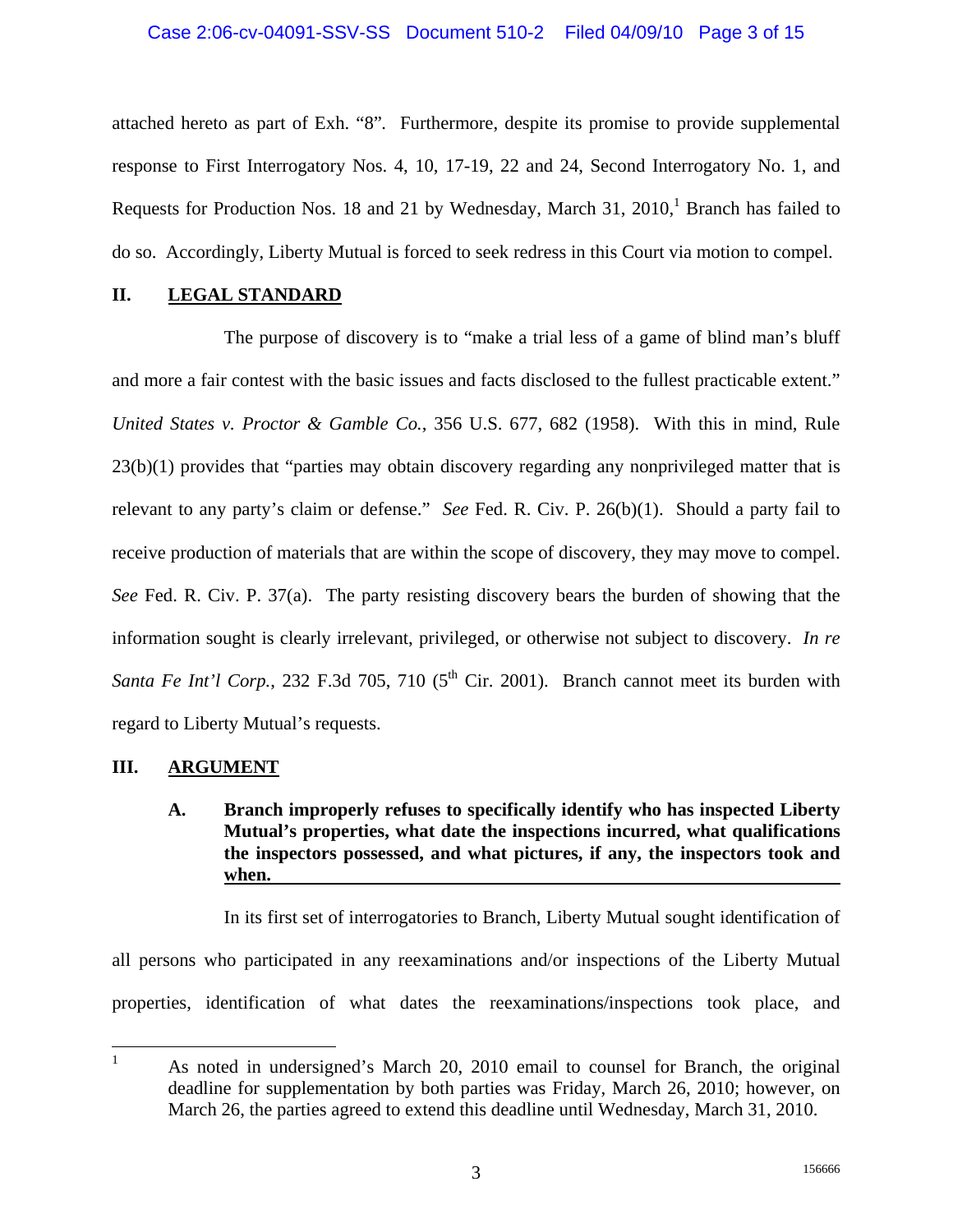#### Case 2:06-cv-04091-SSV-SS Document 510-2 Filed 04/09/10 Page 4 of 15

identification of the individuals' qualifications to adjust or reexamine NFIP claims, including their NFIP training and prior experience adjusting or reexamining NFIP claims. *See* Exh. "1" at Nos. 9-11. Additionally, in its second set of interrogatories, Liberty Mutual sought identification of the persons who took the photographs of the Liberty Mutual properties produced by Branch, including the date the photographs were taken. *See* Exh. "3" at No. 1. In response, Branch stated that "one or more" of the Branch principles (four men) "performed part or all of the various adjustments", took the various pictures, and had received "NFIP training." *See* Exh. "4" at Nos. 9-11, Exh. "6" at No. 1. Branch did not specify who inspected what property, who took what pictures and/or when the inspections were performed or pictures taken. *Id.* 

 During the parties' Rule 37.1 conference, counsel for Branch refused to specify which of the Branch principles inspected either Liberty Mutual property, much less when the inspection allegedly occurred. *See* Exh. "8". Further, when asked what NFIP training the Branch principles received and when, counsel for Branch refused to respond. *Id.* The stated justification for such refusal: work product and/or attorney-client privilege. *Id.* Undersigned counsel offered to -- and did -- prepare a federal Privacy Act release for each of the Branch principles to sign in order to allow Liberty Mutual to obtain their flood training/certification information directly from FEMA (*see* Exh. "8"); however, as of this motion, Branch has failed to return the completed forms.

 As for identification of who took the photographs of the Liberty Mutual properties and when, counsel for Branch refused to supplement its response stating that there were "too many pictures." *Id.* Undersigned counsel then requested production of the uncompressed native format (digital) copies of the pictures, including all metadata, so he could attempt to ascertain both when the photograph was taken and on what device. *Id.* Counsel for Branch stated that he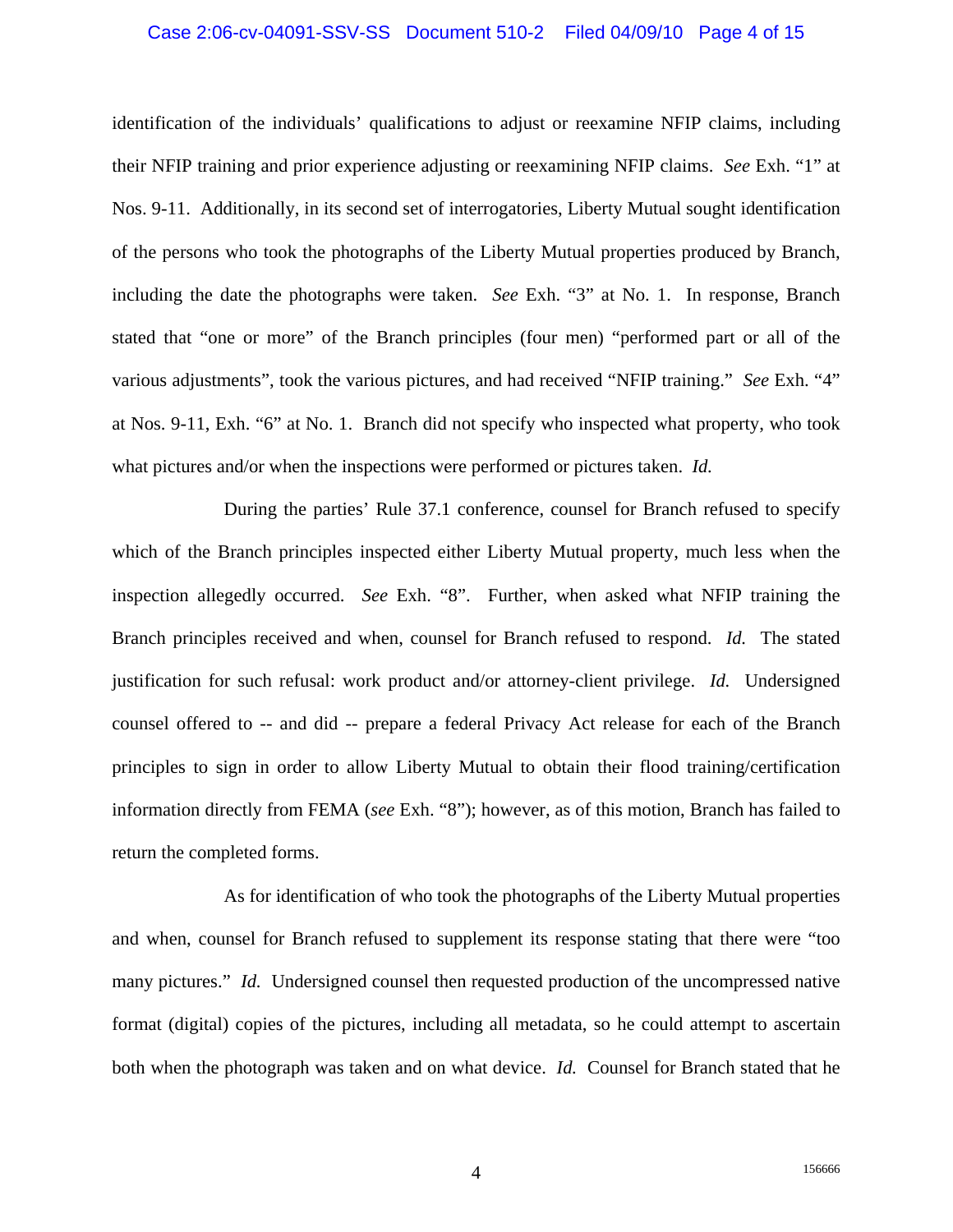#### Case 2:06-cv-04091-SSV-SS Document 510-2 Filed 04/09/10 Page 5 of 15

would check to see if the digital copies were still available, and, if they were, he would produce them; however, as of this motion, Branch has not provided them to undersigned counsel.

 None of these interrogatories seek to impose upon confidential communications between Branch and its counsel. Rather, the interrogatories seek basic data (the who, what and when) regarding Branch's claim and the "proof" (photographs and estimates) being submitted in support. Further, the interrogatories seek basic data regarding the qualifications of the individuals responsible for making the subjective determination that Liberty Mutual improperly handled its flood claims. Neither the work product or attorney-client privileges apply to this basic data, and, without such, Liberty Mutual is unable to attack the veracity of Branch's allegations. Accordingly, this Court should overrule Branch's work product and attorney-client privilege objections and require it to supplement its responses to include (1) identification of all persons who participated in any reexaminations and/or inspections of the Liberty Mutual properties, (2) identification of what dates the reexaminations/inspections took place, and (3) identification of the individuals' qualifications to adjust or reexamine NFIP claims, including the persons' NFIP training and prior experience adjusting or reexamining NFIP claims. Furthermore, given the apparent difficulty of identifying both the date Branch's pictures were taken and the specifics of the Branch personnel's NFIP training, this Court should order Branch to produce the uncompressed native format (digital) copies of the pictures, including all metadata, and complete the federal Privacy Act forms provided by undersigned counsel in order to allow Liberty Mutual to obtain their flood training/certification information directly from FEMA.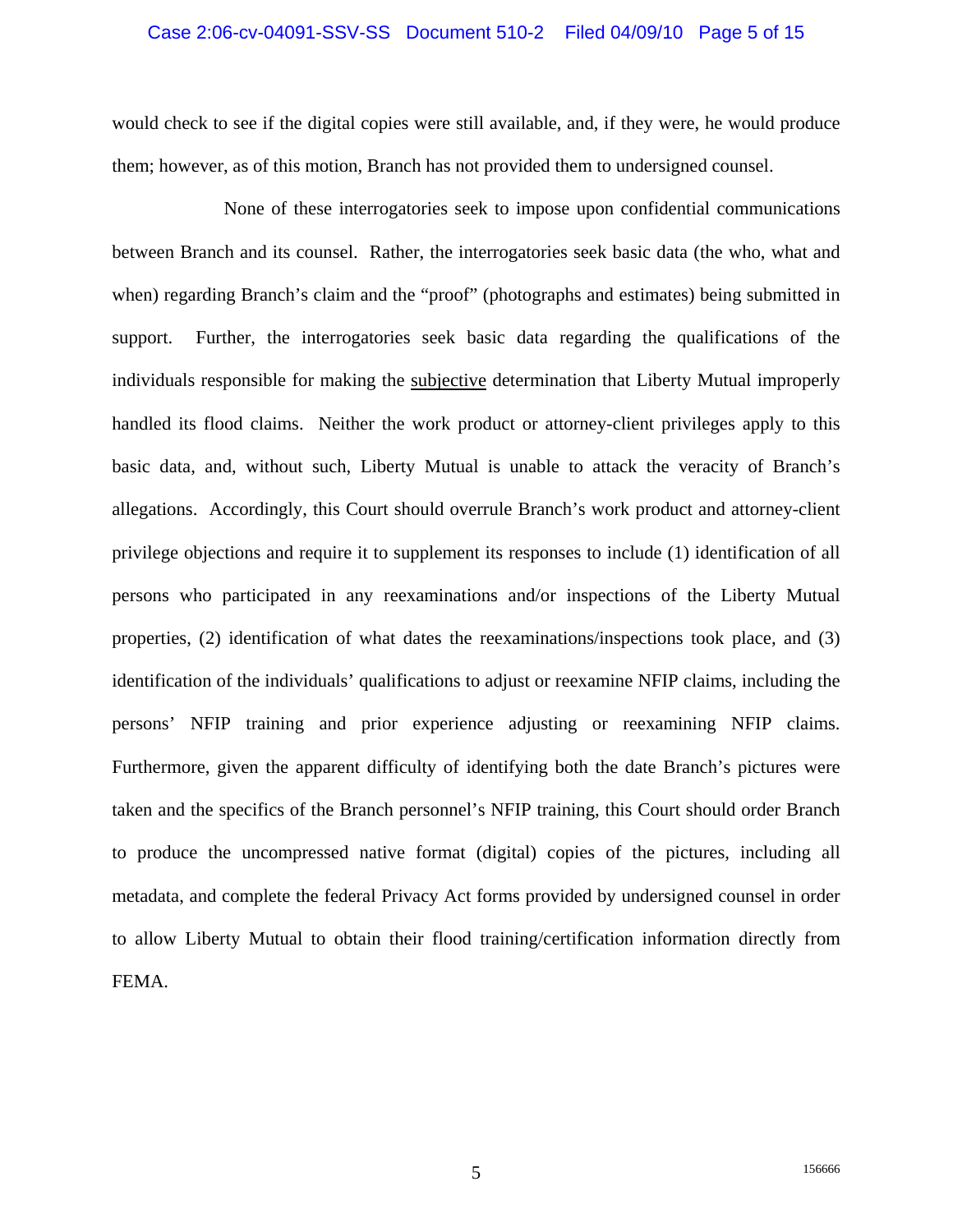# **B. Branch inappropriately asserts privilege over the** *facts* **supporting its allegations within the FAC and/or contained within the "detailed reports" referenced in Max Johnson's August 14, 2007 Declaration.**

 Interrogatory Nos. 6, 13, 14 and 15 seek disclosure of the facts supporting quoted allegations from the FAC. *See* Exh. "1" at Nos. 6, and 13-15. Interrogatory No. 16 seeks the facts relating to the two Liberty Mutual properties contained within the "detailed reports" referenced in Paragraph 12 of the August 14, 2007 Declaration of Max Johnson (R. Doc. No. 153-2),<sup>2</sup> Branch's principle. *Id.* at No. 16. Branch objects to providing these <u>facts</u> and asserts the attorney-client and/or work product privileges. *See* Exh. "4" at Nos. 6, 13, 14, 15 and 16. During the parties' Rule 37.1 conference, counsel for Branch acknowledged the long-standing rule that privilege does not apply to facts; however, despite this recognition, Branch refused to supplement its responses and maintained its objection. *See* Exh. "8".

 In *Upjohn Co. v. United States*, the United States Supreme Court noted that the protection afforded by the attorney-client privilege in discovery applies to *communications* between an attorney and his client, *not facts*. *See Upjohn Co. v. United States*, 449 U.S. 383, 395-96 (1981). In the words of the Court,

[T]he protection of the privilege extends only to *communications* and not to facts. A fact is one thing and a communication concerning that fact is an entirely different thing. The client cannot be compelled to answer the question, 'what did you say or write to the attorney?' but may not refuse to disclose any relevant fact within his knowledge merely because he incorporated a statement of such fact into his communication to his attorney.

*Id.* (italics original).

In Interrogatory Nos. 6, 13, 14 and 15, communications between Branch and its counsel are not at issue. Rather, Liberty Mutual is merely seeking the disclosure of facts supporting Branch's allegations in the FAC. For example, Interrogatory No. 13 requests that

 $\frac{1}{2}$ 

A copy of Johnson's August 14, 2007 Declaration is attached as Exhibit "10".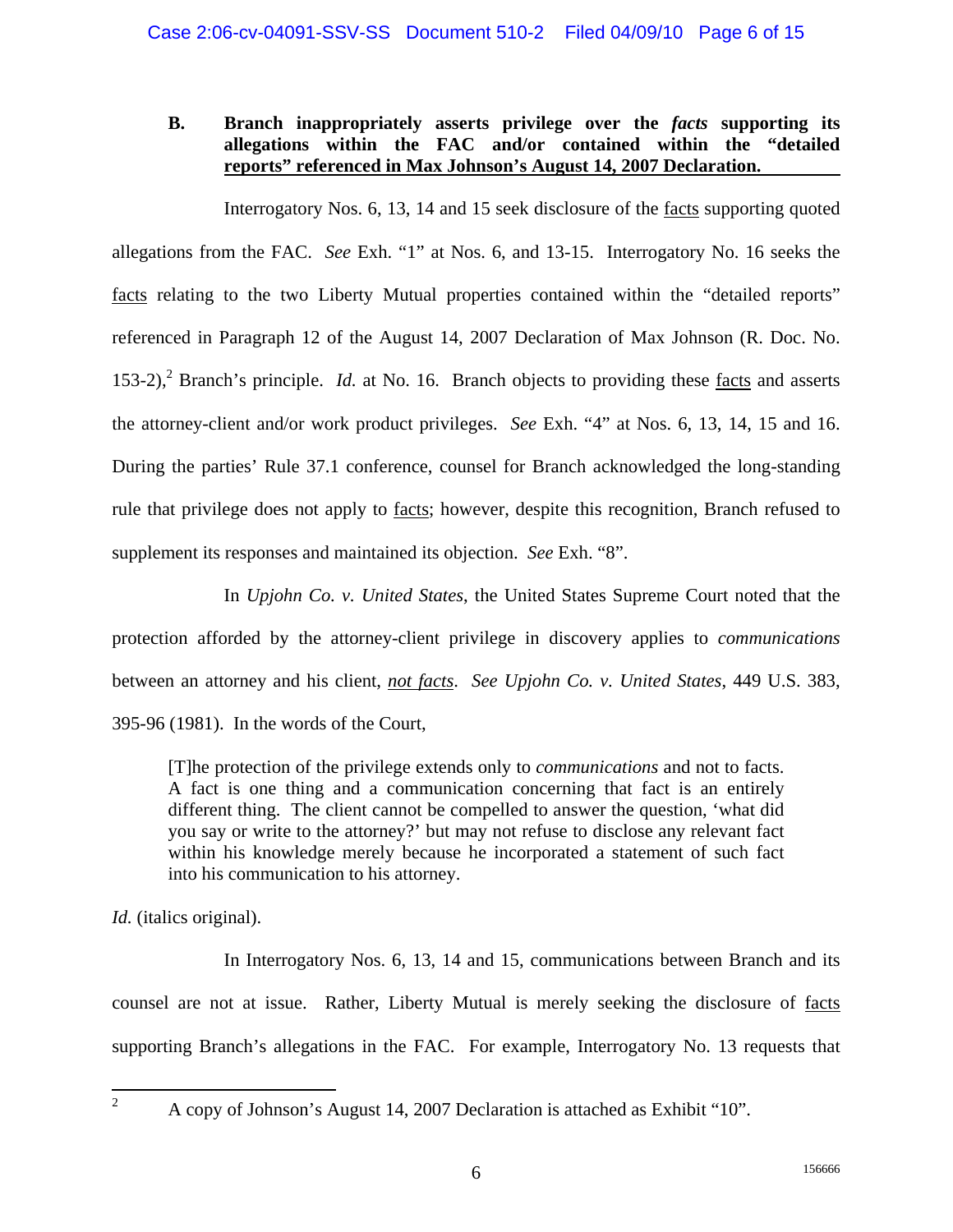#### Case 2:06-cv-04091-SSV-SS Document 510-2 Filed 04/09/10 Page 7 of 15

Branch "state all facts supporting [its] allegation that Liberty Mutual adjusted Hurricane Katrina flood claims utilizing FEMA's 'expedited claims handling process'". *See* Exh. "1" at No. 13. Interrogatory No. 14 requests that Branch "state all facts supporting [its] allegation that Liberty Mutual 'defrauded NFIP by misattributing wind damage and other non-flood losses to policies subsidized or underwritten by the Government rather than correctly attributing such losses to causes that were covered by [Liberty Mutual's] homeowners policy. *Id.* at No. 14. These interrogatories seek disclosure of the basic facts supporting Branch's loss-shifting allegations, allegations which, as this Court has acknowledged, are the centerpiece of Branch's case.

 Likewise, while Interrogatory No. 16 concerns the "detailed reports" generated by Branch subsequent to its inspection of Liberty Mutual's properties, there is no support for Branch's failure to state the facts regarding Liberty Mutual's properties within its report, even if the report is privilege (which is denied). For example, if Branch's "detailed report" contains Branch's observations/documentation regarding what items Branch believed were damaged by wind as opposed to flood, the height of the flood line, etc., Branch should disclose such.

 Branch's work product objection fares no better. First and foremost, Interrogatory Nos. 6, 13, 14 and 15 do not seek production of any written product of Branch. Rather, Interrogatory Nos. 6, 13, 14 and 15 seek identification of facts within Branch's knowledge. Second, although Interrogatory No. 16 concerns written product of Branch, Interrogatory No. 16 does not seek production of any documents. Rather, Interrogatory No. 16 seeks disclosure of the facts within the "detailed reports" which pertain to the two Liberty Mutual properties. Moreover, even if Branch's "detailed reports" were work product -- which they are not -- Branch cannot properly withhold as work product material which forms the basis of its allegations. It is hornbook law that a party cannot use documents as both a sword to bring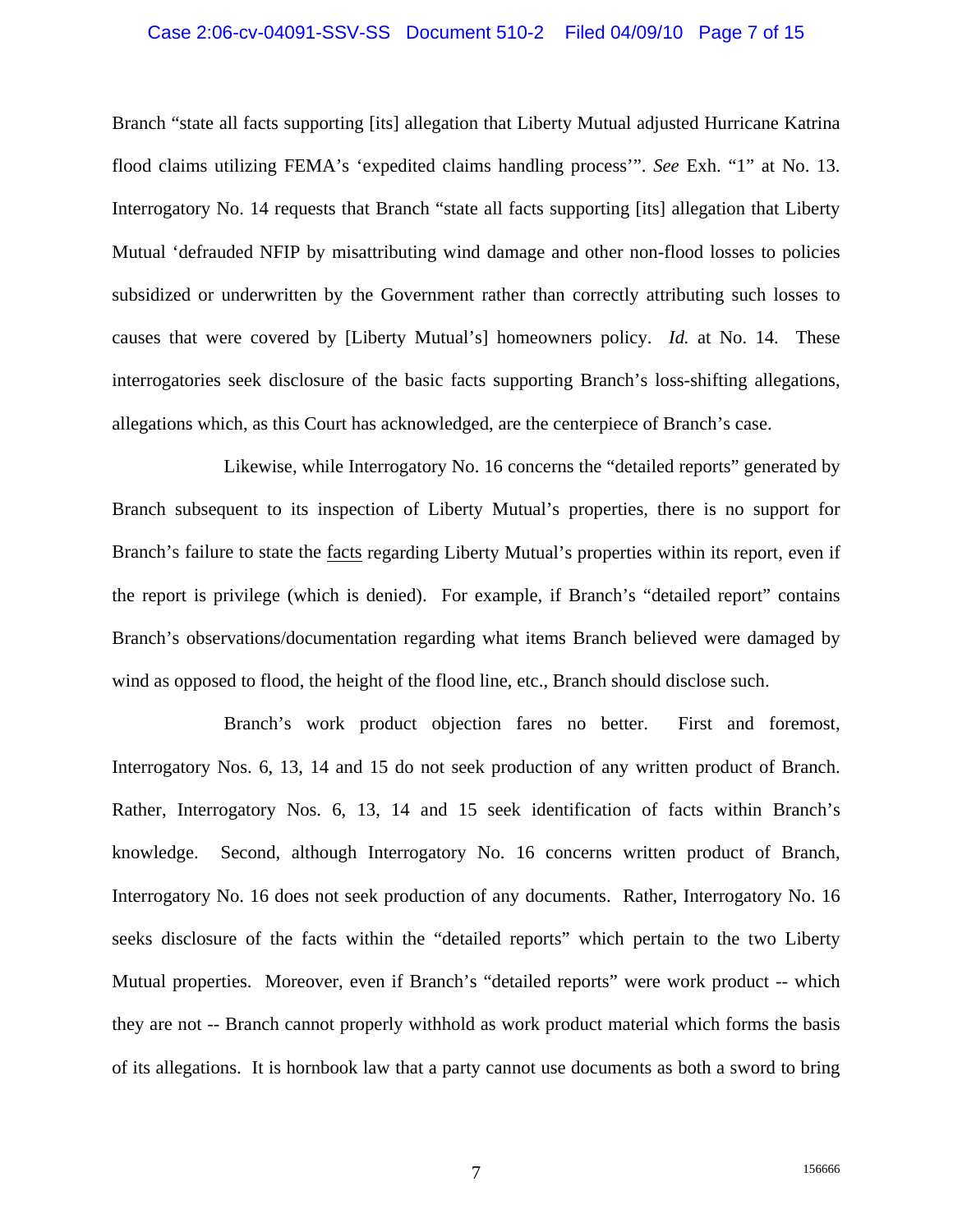#### Case 2:06-cv-04091-SSV-SS Document 510-2 Filed 04/09/10 Page 8 of 15

a civil action and a shield to protect against their disclosure. Branch has put its adjustments at issue, and Liberty Mutual merely seeks the facts behind them, facts which go to the core of Branch's case against Liberty Mutual.

 Branch may argue that its March 12, 2010 supplemental responses remedy any deficiency within its original answers; however, this Court should note that while Branch's supplemental response purports to identify alleged "overpayments" by Liberty Mutual resulting in "grossly inflated" claims being submitted to the NFIP, none of the entries detail what damage Branch believed was caused by wind and/or how the wind damage was "shifted" to the flood insurance policy. *See* Exh. 7. On March 1, 2010, this Court rejected Branch's attempt to amend its complaint and assert an "inflated-revenue" claim. *See* R. Doc. No. 417. Accordingly, this Court should reject any assertion that Branch's supplemental response addressed the point of Liberty Mutual's interrogatories – identification of the facts supporting Branch's loss-shifting claim.

 Given Interrogatory Nos. 6, 13, 14, 15 and 16 merely seek the most basic discovery -- disclosure of the <u>facts</u> supporting Branch's allegations within the FAC and/or <u>facts</u> contained within the "detailed reports" written by Branch upon inspection of Liberty Mutual's properties -- this Court should overrule Branch's objections, and require Branch to supplement its responses by stating all facts supporting its allegations, and stating all facts contained within the "detailed reports" referenced in Paragraph 12 of Max Johnson's August 14, 2007 Declaration.<sup>3</sup>

 $\frac{1}{3}$  In further support of its request that Branch be compelled to disclose the facts supporting its allegations within the FAC, Liberty Mutual adopts the arguments of Defendant American National Property and Casualty Company ("ANPAC") made in its February 9, 2010 motion to compel. *See* R. Doc. No. 348-1, pp. 8-12.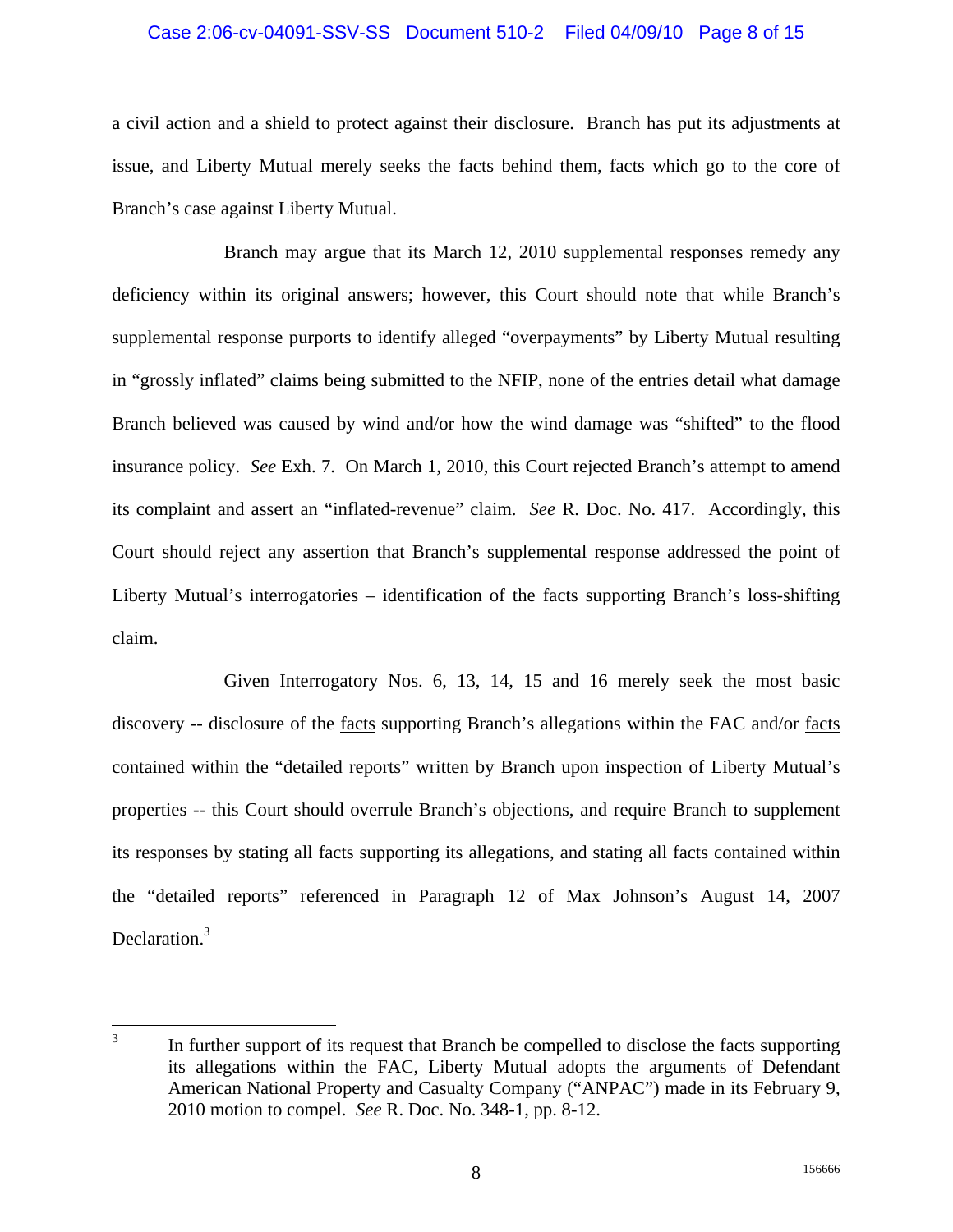## **C. Branch improperly refuses to identify relevant documents by bates label number.**

 Interrogatory No. 2 requests that Branch identify, by bates label number, all documents it provided to the Government in connection with its disclosure requirements under the FCA. *See* Exh. "1" at No. 2. Interrogatory Nos. 17 through 19 and 24 request that Branch identify, by bates label number, all documents supporting certain quoted allegations within its FAC. *Id.* at Nos. 17-19. Finally, Interrogatory No. 20 requests that Branch identify, by bates label number, all documents and communications it possessed prior to filing of its original complaint regarding the two Liberty Mutual properties.

 Interrogatory Nos. 2 and 20 seek to discover information regarding a threshold question under the FCA: Is Branch an original source of its allegations against Liberty Mutual? As Branch's original source status is based upon what it knew at the time it filed suit, not what it knows today after months of discovery, identification of the documents Branch provided the Government and/or possessed prior to filing of the instant suit will provide the best evidence of Branch's pre-suit knowledge. Interrogatory Nos. 17 through 19 and 24 merely seek identification of all documents supporting Branch's factual allegations against Liberty Mutual. Rather than identify its documents, Branch refuses to respond citing attorney-client and work product privileges. *See* Exh. "4" at Nos. 2, 17-20 and 24. Liberty Mutual's entitlement to this information is paramount, and Branch's privilege objections should be set aside. *See United States ex rel Stone v. Rockwell Int'l Corp*, 144 F.R.D. 396, 401 (D. Colo. 1992) (finding that: (i) if plaintiff failed to comply with its disclosure requirements under the FCA, "matters which can be raised by the plaintiff may well be limited to those set out in the Disclosure Statement"; and (2) "threshold standing question relating to original source must be resolved largely on the facts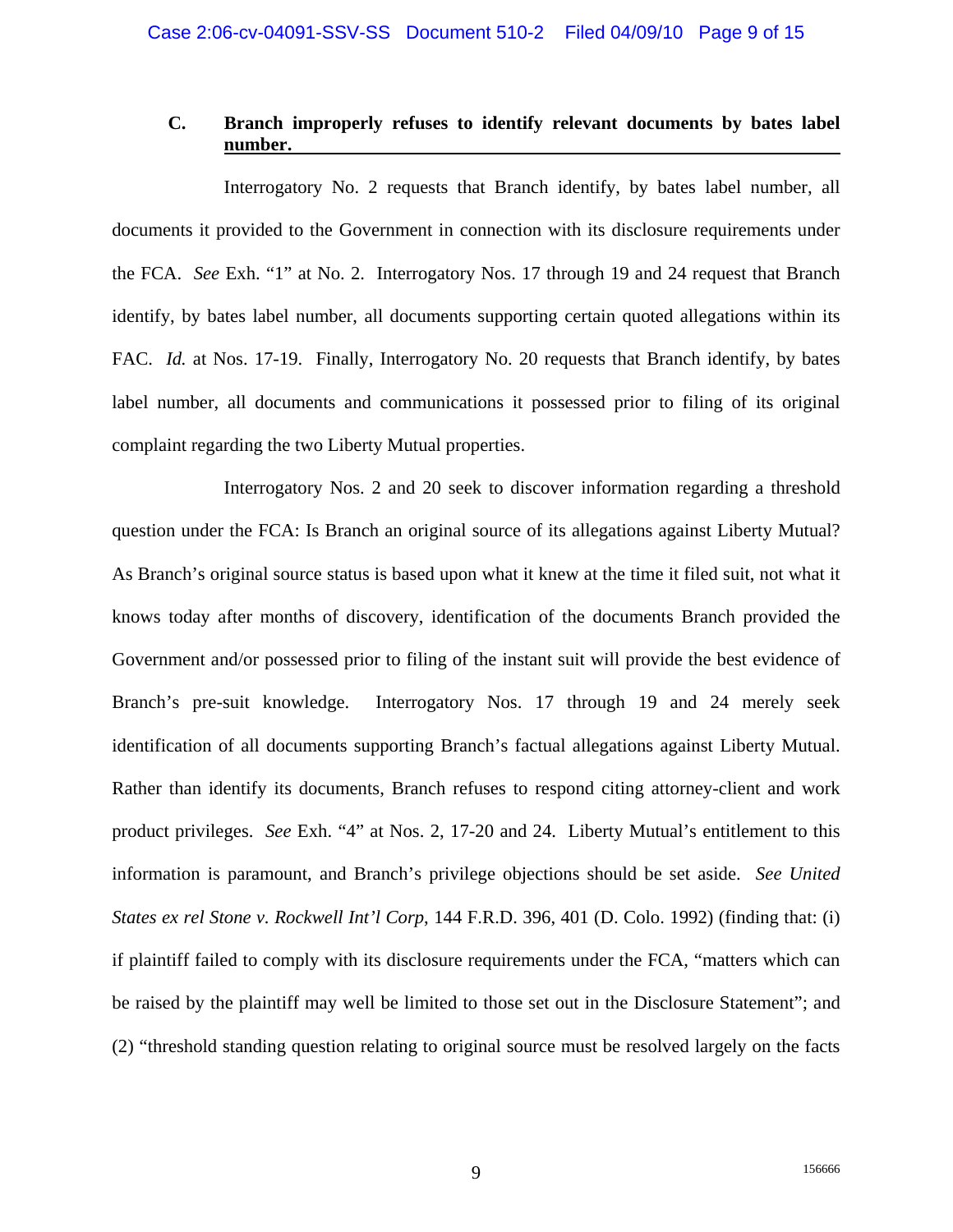## Case 2:06-cv-04091-SSV-SS Document 510-2 Filed 04/09/10 Page 10 of 15

supporting his claims, rather than what he might know at the time discovery takes place in the *qui tam* suit").

 During the parties' Rule 37.1 conference, undersigned counsel inquired how the attorney-client (which applies to communications) and/or work product privilege (which applies to documents created in anticipation of litigation) barred a party from discovering the identity and/or existence of the documents. Counsel for Branch did not answer this question; rather, he stated that all of the documents were "listed on the privilege log." Undersigned counsel then requested that Branch update its privilege log to include a column identifying the property address to which each document pertained. Counsel for Branch refused. *See* Exh. 8, p. 2.

 Attached as Exhibit 9 to this memorandum is the February 19, 2010 version of Branch's privilege log. This Court will note that while the log identifies the bates label range, date, author, recipient, description of document, basis of privilege and insurer id, there is no reference to property address. *See* Exh. 9. While Branch identifies fifteen entries as associated with Liberty Mutual (BRANCH\_B001685-1735, B\_002559-2643, B\_003393-3412 and B\_003901-3941), none of the entries are linked to 7441 Fieldston Road or 13656 N. Cavelier, the two Liberty Mutual properties at issue. The lack of specificity is compounded by the fact that Branch has yet to produce any report (wind or flood) related to 7441 Fieldston Road.

 This Court should not condone such games of cat and mouse. If Branch possesses documents supporting the allegations identified in Interrogatories 17 through 19 and 24, it should identify them by bates label number. Further, if Branch has documents supporting its original source status, it should supplement its responses to Interrogatories 2 and 20 and identify them by bates label number. During the parties' Rule 37.1 conference, counsel for Branch could not provide any basis for assertion of the attorney-client and/or work product privileges to a request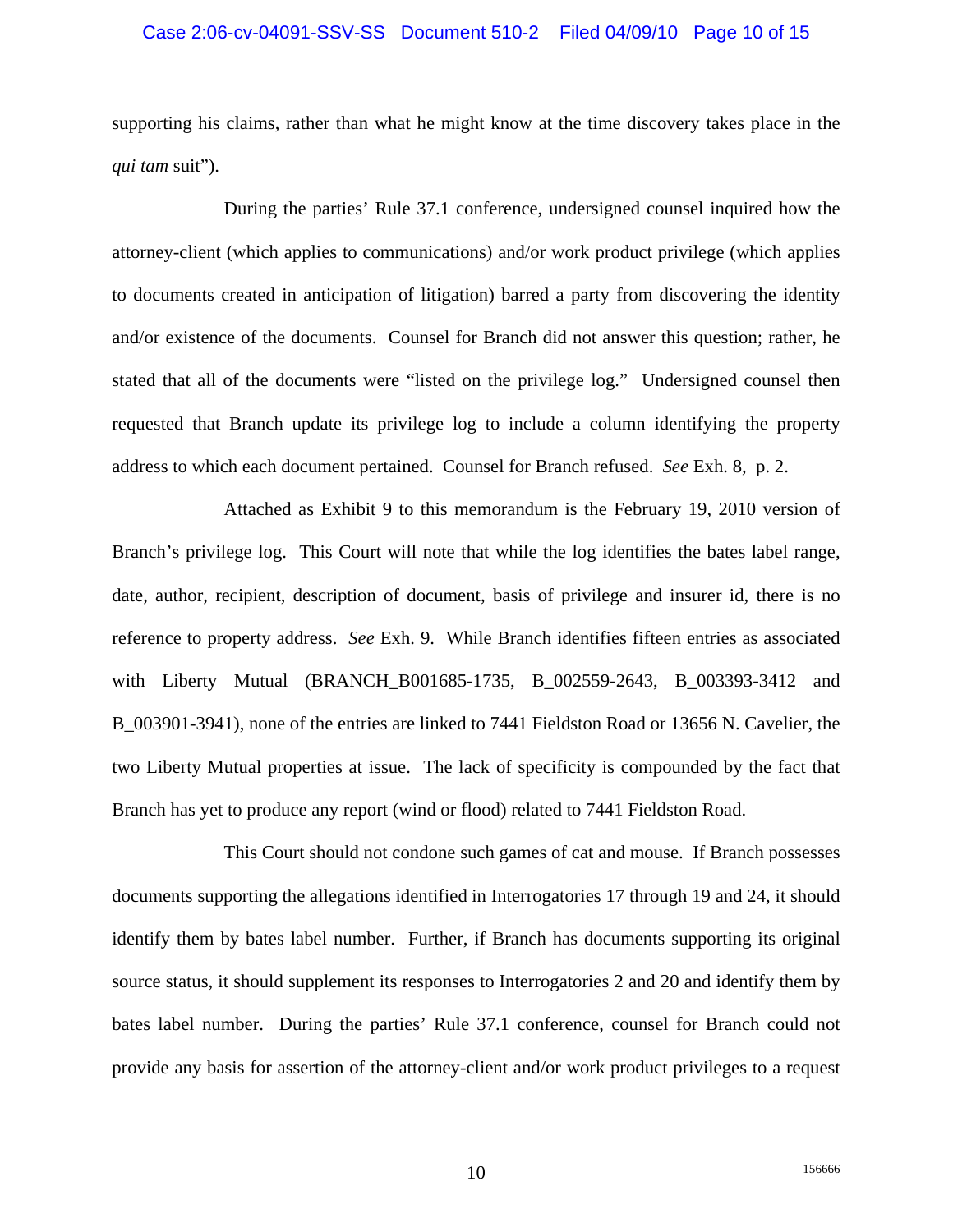#### Case 2:06-cv-04091-SSV-SS Document 510-2 Filed 04/09/10 Page 11 of 15

that a party identify documents by bates label number because none exists. Accordingly, this Court should compel Branch to supplement its responses to Interrogatory Nos. 2, 17 through 20 and 24 and identify, by bates label number, all documents it provided to the Government in connection with its disclosure requirements under the FCA, all documents supporting the quoted allegations within its FAC, and all documents and communications it possessed prior to filing of its original complaint regarding the two Liberty Mutual properties.

### **D. Branch improperly refuses to produce the relevant documents within its possession supporting its fraud claim.**

Request for Production Nos. 18 and 21 seek production of all documents reflecting the amount of time Branch spent making its "observation, examination and measurements" of the Liberty Mutual properties, and the "thousands of dollars in expenses" allegedly incurred by Branch as result of its investigation as noted in the August 14, 2007 Declaration of Max Johnson. *See* Exh. "2" at Nos. 18 and 21. During the parties' Rule 37.1 conference, counsel for Branch stated that he would verify if any documents exist, and, if none did, he would supplement Branch's response to state such. *See* Exh. "8". The deadline for supplementation has passed and undersigned counsel has neither received the relevant documents nor Branch's promised supplementation that no responsive documents exist. Accordingly, this Court should order Branch to either (1) produce the responsive documents, or (2) supplement its discovery responses to indicate that no responsive documents exist.

 Request for Production No. 8 seeks production of all documents and communications relating to the Liberty Mutual properties. *See* Exh. "2" at No. 8. In response, Branch claims that "Plaintiff has produced all non-privileged documents in its possession." *See*  Exh. "5" at No. 8. During the parties' Rule 37.1 conference, undersigned counsel noted that while Branch produced a single "wind" adjustment report relating to 13656 N. Cavelier, Branch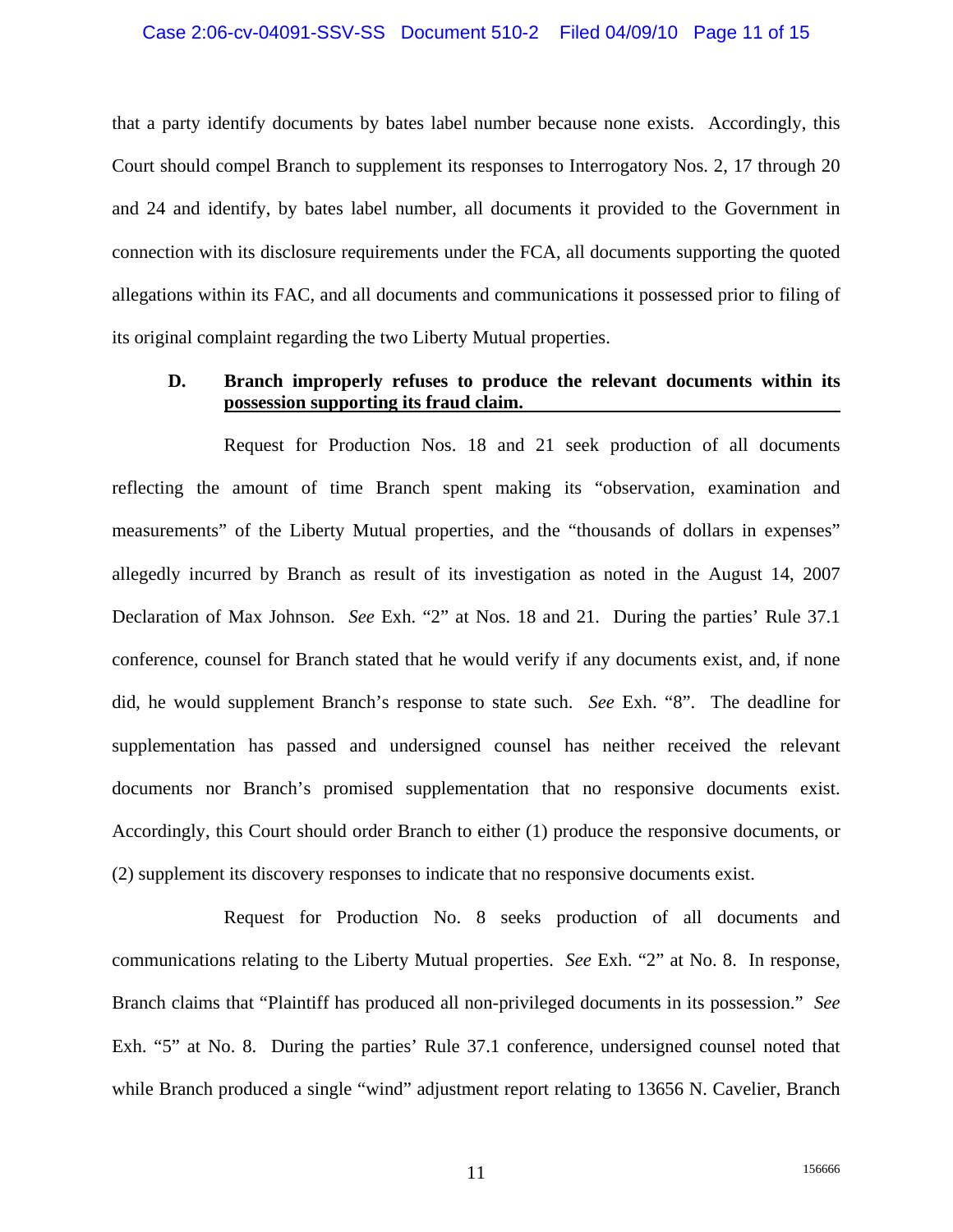### Case 2:06-cv-04091-SSV-SS Document 510-2 Filed 04/09/10 Page 12 of 15

has not produced a flood report – the central cause of loss being examined in this case. Further, as to 7441 Fieldston Road, undersigned counsel noted that Branch had not produced a single report – *wind or flood* – in support of its claim. *See* Exh. "8". Counsel for Branch acknowledged that it possessed "draft" flood reports relating to both Liberty Mutual properties; however, when undersigned counsel requested that Branch produce the reports, counsel for Branch refused citing work product and/or attorney-client privilege. *Id*.<sup>4</sup> For the reasons stated by Defendant The Standard Fire Insurance Company in its motion to compel (*see* R. Doc. No. 352-1), this Court should order Branch to produce the "draft" flood reports for both Liberty Mutual properties.

### **E. Branch improperly refuses to respond to Liberty Mutual's discovery claiming such seeks "premature disclosure of expert information and testimony."**

 In boilerplate fashion, Branch objects to Liberty Mutual's request for facts claiming that Liberty Mutual's interrogatories and requests for production "prematurely [seek] expert discovery." *See* Exh. 4 at Nos. 2, 6, 9-11, 13-20 and 24 and Exh. "5" at Nos. 8, 18 and 21. Branch's objection is baseless. Max Johnson, Branch's principle, has declared that Branch personnel, not third-party experts, performed the reexaminations of Liberty Mutual's properties, generated a "detailed report", and based Branch's FCA action against Liberty Mutual on their findings. *See* August 14, 2007 Declaration of Max Johnson, R. Doc. No. 153-2 at ¶¶ 4, 5, 8, 10, 11 and 12, attached hereto as Exh. "10". As a party, Branch cannot avoid discovery regarding its

 $\frac{1}{4}$  Interestingly, on page seven of its narrative summary regarding Liberty Mutual's alleged adjusting deficiencies, Branch claims that Liberty Mutual overpaid the 13656 N. Cavelier flood claim by \$56,948.20. *See* Exh. "7" at p. 7. Assuming this is true (which it is not), this would mean the proper flood payment was \$52,451.80 (\$109,400 policy limits paid by Liberty Mutual minus the \$56,948.20 "overpayment" identified by Branch); however, in its FAC, Branch claims that the total flood loss at 13656 N. Cavelier was \$26,000. *See*  FAC at  $\P$  29(b). To this day, Branch has refused to produce a single document (the "draft" reports) supporting its allegations.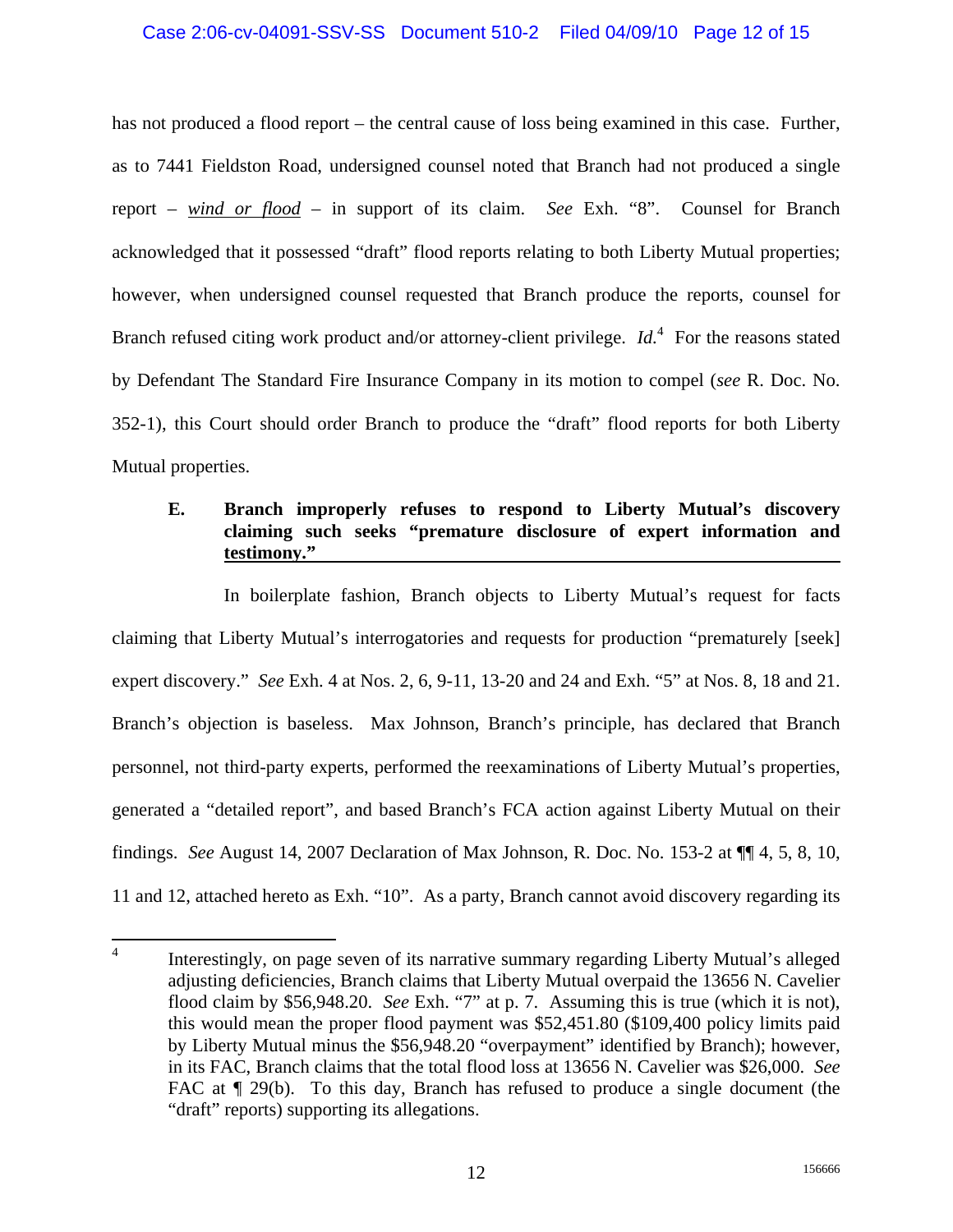## Case 2:06-cv-04091-SSV-SS Document 510-2 Filed 04/09/10 Page 13 of 15

own employees or principles, who may or may not be experts, but who acquired their knowledge and facts through witnessing and participating in the events that form the basis for the FAC. *See*  Advisory Committee Note (b)(4) to Federal Rule of Civil Procedure 26 (stating Rule 26(b)(4) does not address an "expert who is an actor or viewer with respect to transactions or occurrences that are part of the subject matter of the lawsuit. Such an expert should be treated as an ordinary witness.") The facts obtained by Branch during these inspections and noted in the "detailed reports" are central to both Branch's original source status and the allegations within Branch's complaint. For the reasons stated in ANPAC's February 9, 2010 motion to compel (R. Doc. No. 348-1, pp. 16-17), this Court should overrule Branch's "premature expert discovery" objection, and compel Branch to respond to Interrogatory Nos. 2, 6, 9-11, 13-20, and 24 and Request for Production Nos. 8, 18 and 21.

### **IV. CONCLUSION**

 Liberty Mutual's discovery requests seek the most basic information. For the reasons set forth above, this Court should overrule Branch's misguided assertion of the attorneyclient and work product privileges and compel Branch to:

- (1) Supplement its responses to Interrogatory Nos. 6, 13, 14, 15 and 16 by stating all facts supporting the quoted allegations within the interrogatories, and stating all facts contained within the "detailed reports" referenced in Paragraph 12 of Max Johnson's August 14, 2007 Declaration;
- (2) Supplement its responses to Interrogatory Nos. 2, 17 through 20 and 24 and identify, by bates label number, all documents it provided to the Government in connection with its disclosure requirements under the FCA, all documents supporting the quoted allegations within its FAC, and all documents and communications it possessed prior to filing of its original complaint regarding the two Liberty Mutual properties;
- (3) Supplement its responses to Interrogatory Nos. 9 through 11 and identify (a) all persons who participated in any reexaminations and/or inspections of the Liberty Mutual properties, (b) the dates the reexaminations/inspections took place, and (c) the individuals' qualifications to adjust or reexamine NFIP claims, including the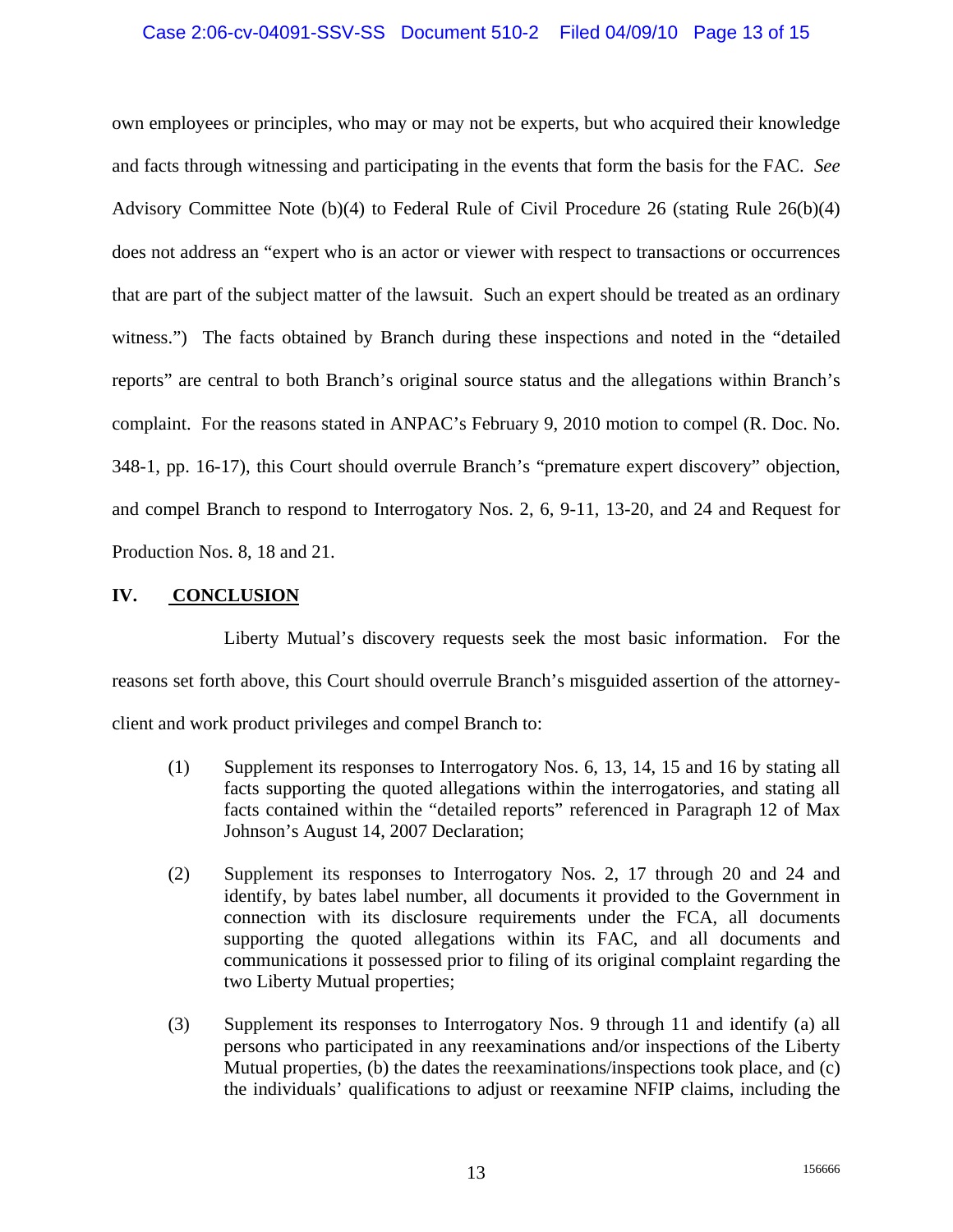persons' NFIP training and prior experience adjusting or reexamining NFIP claims;

- (4) Produce the uncompressed native format (digital) copies of all photographs of the Liberty Mutual properties identified in Paragraph 29 of the FAC, including all metadata;
- (5) Complete the federal Privacy Act forms provided by counsel for Liberty Mutual in order to allow Liberty Mutual to obtain their flood training/certification information directly from FEMA;
- (6) Supplement its responses to Request for Production Nos. 18 and 21 through production of all documents reflecting the amount of time Branch spent making its "observation, examination and measurements" of the Liberty Mutual properties, and the "thousands of dollars in expenses" allegedly incurred by Branch as result of its investigation as noted in the August 14, 2007 Declaration of Max Johnson; and
- (7) Supplement its response to Request for Production No. 8 through production of all "draft" flood reports relating to the Liberty Mutual properties identified in Paragraph 29 of the FAC.

Respectfully submitted,

BARRASSO, USDIN, KUPPERMAN FREEMAN & SARVER, LLC

/s/ Keith L. Magness Judy Y. Barrasso, TA (2814) jbarrasso@barrassousdin.com John W. Joyce (27525) jjoyce@barrassousdin.com Keith L. Magness (29962) kmagness@barrassousdin.com 909 Poydras Street, 24<sup>th</sup> Floor New Orleans, Louisiana 70112 Telephone: (504) 589-9700 Facsimile: (504) 589-9701

Attorneys for defendant, Liberty Mutual Fire Insurance Company